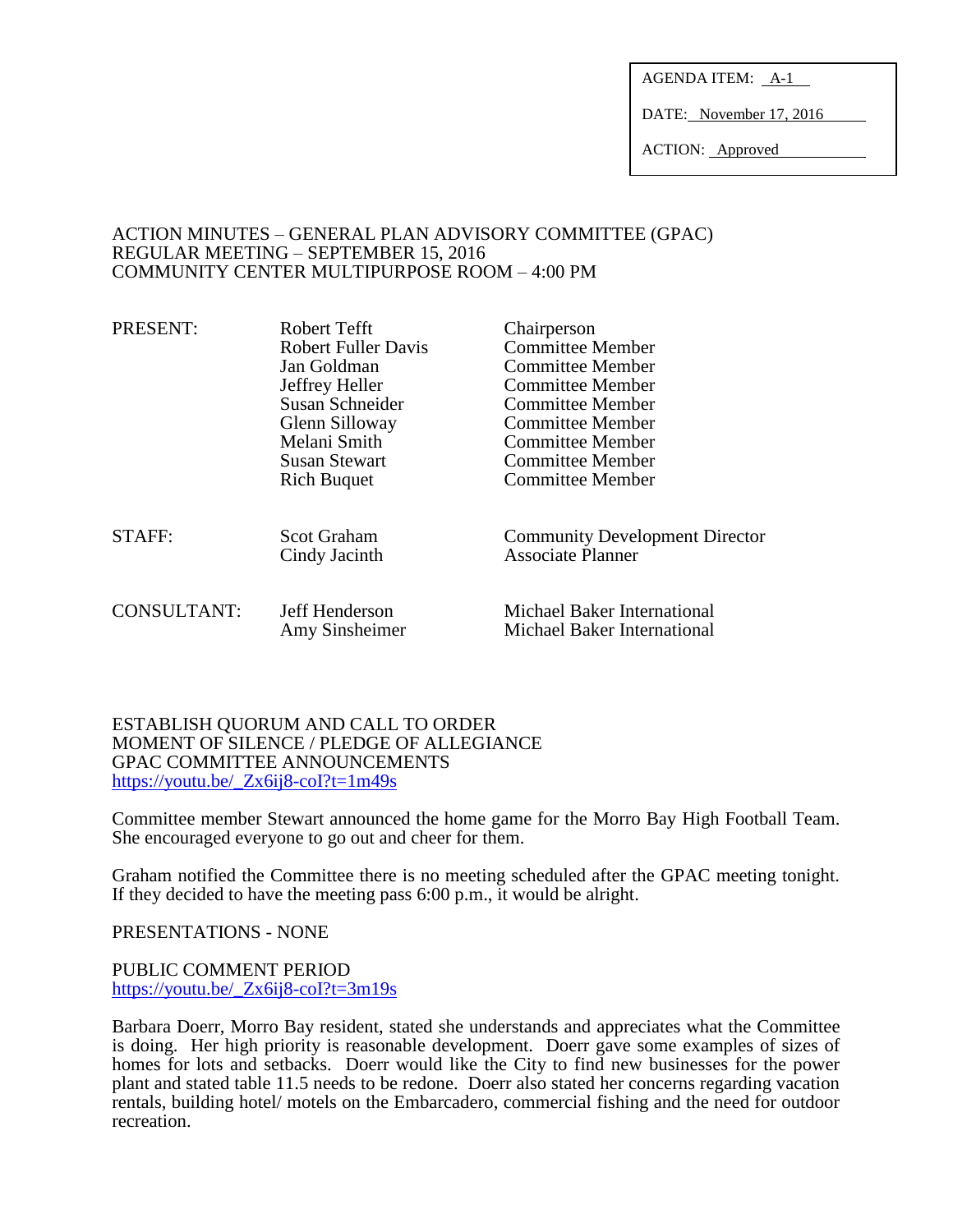ACTION MINUTES – GENERAL PLAN ADVISORY COMMITTEE (GPAC) REGULAR MEETING – SEPTEMBER 15, 2016

Dorothy Cutter, Morro Bay resident, stated she feels the zoning should be addressed now and not later on in the process. Cutter stated her concerns regarding vacation rentals, she doesn't want the character of the neighborhoods to be changed or affected.

Chairperson Tefft closed the Public Comment period. [https://youtu.be/\\_Zx6ij8-coI?t=14m55s](https://youtu.be/_Zx6ij8-coI?t=14m55s)

- A. CONSENT CALENDAR NONE
- B. UNFINISHED BUSINESS NONE
- C. NEW BUSINESS [https://youtu.be/\\_Zx6ij8-coI?t=15m7s](https://youtu.be/_Zx6ij8-coI?t=15m7s)
	- **C-1** Michael Baker International Presentations Power Point Presentation Attached.
		- 1. Introduction & Status Update (Jeff Henderson)
		- 2. Receive & File: Revised Vision & Values Statement (attached) Revised Community Baseline Assessment (available online at [www.morrobayca.gov/planmb\)](http://www.morrobayca.gov/planmb)

Discussion between the Committee and staff regarding Baseline Assessment.

Staff will place the item on a future agenda for discussion.

**MOTION:** Committee member Robert Fuller Davis moved to continue the Draft Community Vision and Community Baseline Assessment. Committee member Susan Stewart seconded. The motion passed unanimously (9-0). [https://youtu.be/\\_Zx6ij8-coI?t=24m1s](https://youtu.be/_Zx6ij8-coI?t=24m1s)

> 3. Draft Key Issues and Policies Report (Jeff Henderson) – Report available online at: [http://www.morro-bay.ca.us/DocumentCenter/View/9919.](http://www.morro-bay.ca.us/DocumentCenter/View/9919) *Paper copy available upon request.*

Jeff Henderson presented project updates and continued to the Economic Development Policy Options. [https://youtu.be/\\_Zx6ij8-coI?t=27m41s](https://youtu.be/_Zx6ij8-coI?t=27m41s)

Graham gave a brief update on the Economic Development Strategic Plan. [https://youtu.be/\\_Zx6ij8-coI?t=38m5s](https://youtu.be/_Zx6ij8-coI?t=38m5s)

Discussion between the Committee and staff.

Neighborhood Compatibility Policy Options. [https://youtu.be/\\_Zx6ij8-coI?t=1h1m25s](https://youtu.be/_Zx6ij8-coI?t=1h1m25s)

Discussion between the Committee and staff.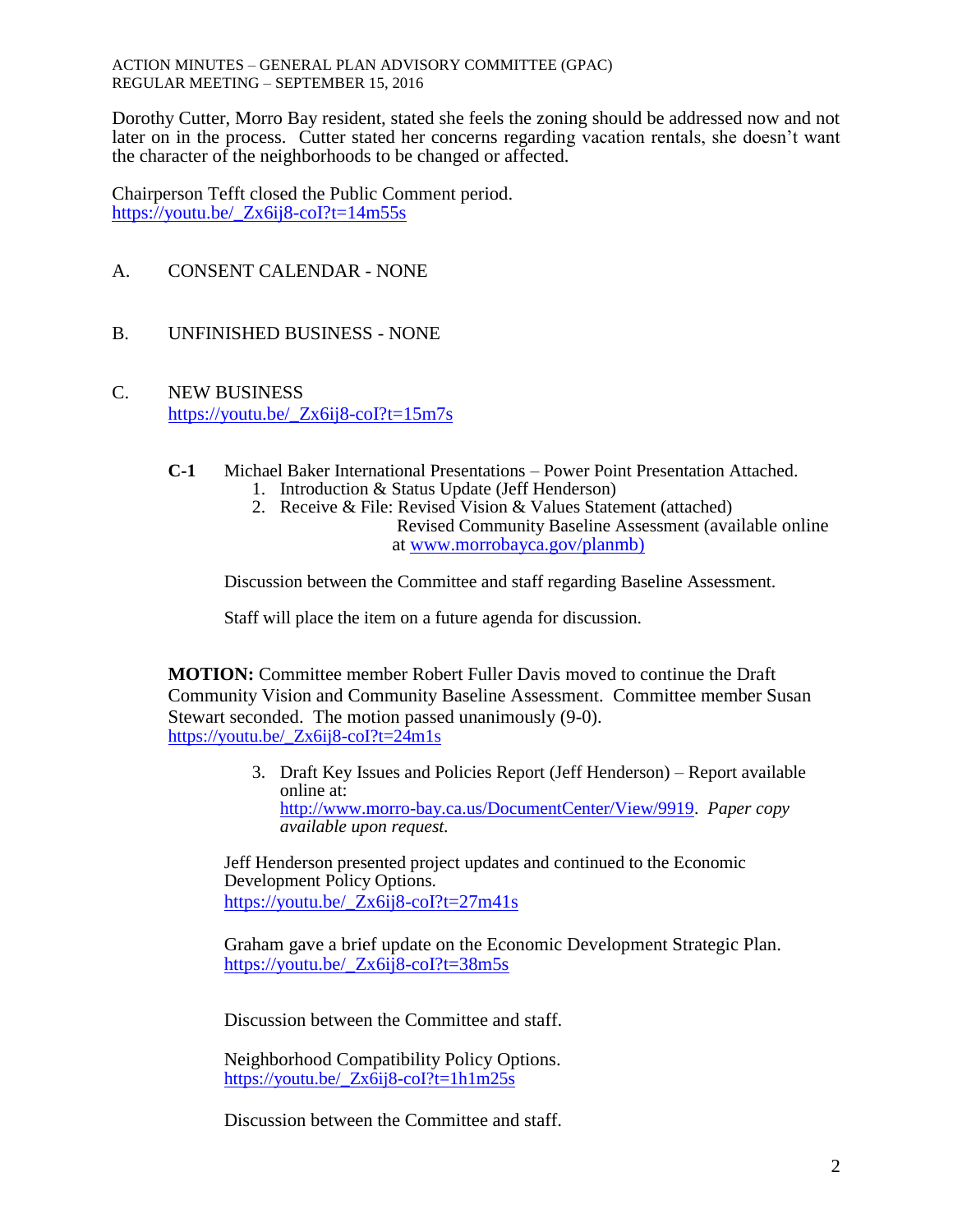#### ACTION MINUTES – GENERAL PLAN ADVISORY COMMITTEE (GPAC) REGULAR MEETING – SEPTEMBER 15, 2016

Multigenerational Community Policy Options [https://youtu.be/\\_Zx6ij8-coI?t=1h22m56s](https://youtu.be/_Zx6ij8-coI?t=1h22m56s)

Discussion between Committee and staff.

Coastal Access Policy Options [https://youtu.be/\\_Zx6ij8-coI?t=1h39m46s](https://youtu.be/_Zx6ij8-coI?t=1h39m46s)

Discussion between Committee and staff.

# D. COMMITTEE MEMBER CLOSING COMMENTS [https://youtu.be/\\_Zx6ij8-coI?t=2h1m41s](https://youtu.be/_Zx6ij8-coI?t=2h1m41s)

Committee member Stewart suggested the Committee members read the background information for the Key Issues and Policies. She noted most of the answers for the questions asked tonight were listed there, along with other supporting documents given to the members previously.

Committee member Melani Smith asked staff if an outreach process was done for the General Plan Stakeholders meeting.

Henderson responded none has been done yet, but they plan to have one for the Key Issues.

Chairperson Tefft asked staff if there would be more public workshops for the General Plan.

Henderson replied there will be more workshops but will have to determine when the meetings will be held considering the holidays and grant schedule.

Chairperson Tefft asked the Committee members if they would like to see the written material and comments from previous public workshops.

Graham responded the information is currently on line and as more correspondence is received, they will be placed on the website.

## E. COMMUNITY DEVELOPMENT DIRECTOR/MICHAEL BAKER INTL. **COMMENTS** [https://youtu.be/\\_Zx6ij8-coI?t=2h10m16s](https://youtu.be/_Zx6ij8-coI?t=2h10m16s)

Graham announced there will be a joint City Council/ Planning Commission/ Harbor Advisory Board meeting on September  $27<sup>th</sup>$ . The meeting will start at 4:00 p.m. or 4:30 p.m. before the City Council meeting. They will be reviewing the Centennial Parkway and Embarcadero Widening Project.

## F. ADJOURNMENT